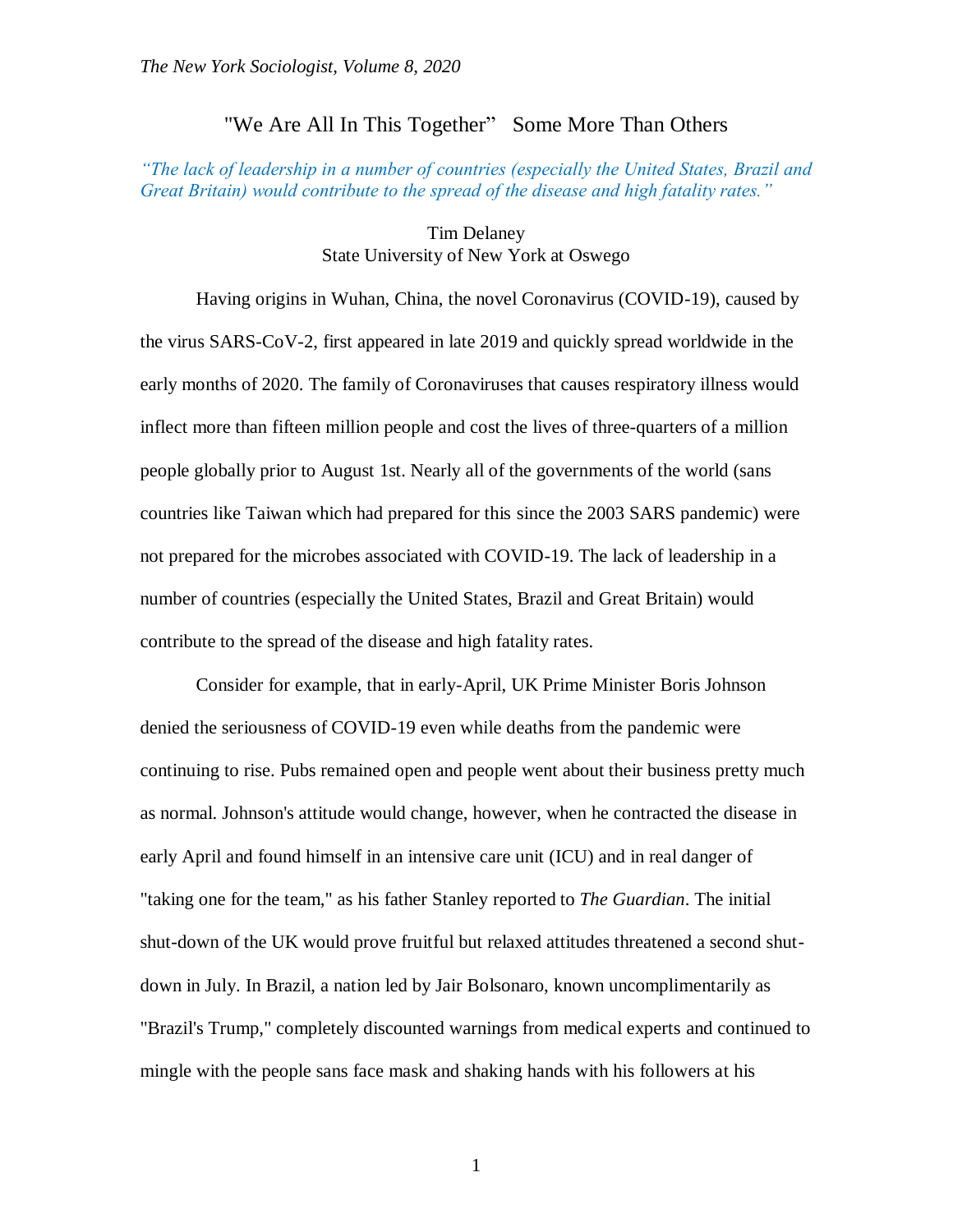Trump-like political rallies. By mid-July, Brazil had over 80,000 COVID-19 related confirmed deaths and Brazilian medical personnel reported that the death toll was likely ten times that which was reported.

In the United States, meanwhile, by early-March, 2020, it became apparent to many U.S. state governors, especially in those states that were recording high numbers of COVID-19 hospitalization and deaths that they would have to take charge if there were to be any hope of containing the virus. Most states: enacted state-at-home or shelter-inplace orders which required schools and colleges to end face-to-face classroom meetings and caused most businesses to have their employees work from home; banned large gatherings (e.g., at beaches and places of worship); required people to wear protective masks in public (some people wore surgical gloves as well); mandated physical distancing of six feet in public areas; and, closed all but essential businesses (e.g., grocery stores, pharmacies, and liquor stores). These drastic measures were deemed necessary in order to "flatten the curve." All of this was done on behalf of the health of citizens. The motto of "We're all in this together" came into vogue.

Initially, most people went along with all these flatten-the-curve requirements. It was a little easier for many people, especially professionals, as they were able to perform their work duties at home and as a result, continued to receive their paychecks. The people who were deemed "essential"—medical personnel, fire and police, homecare aides, grocery and liquor store workers and so forth—had to interact with the public to perform their duties. Many of these folks contracted the COVID-19 virus and some of them died. Meanwhile, a number of other people, stuck somewhere in the middle between being labeled essential and professional, were growing increasingly impatient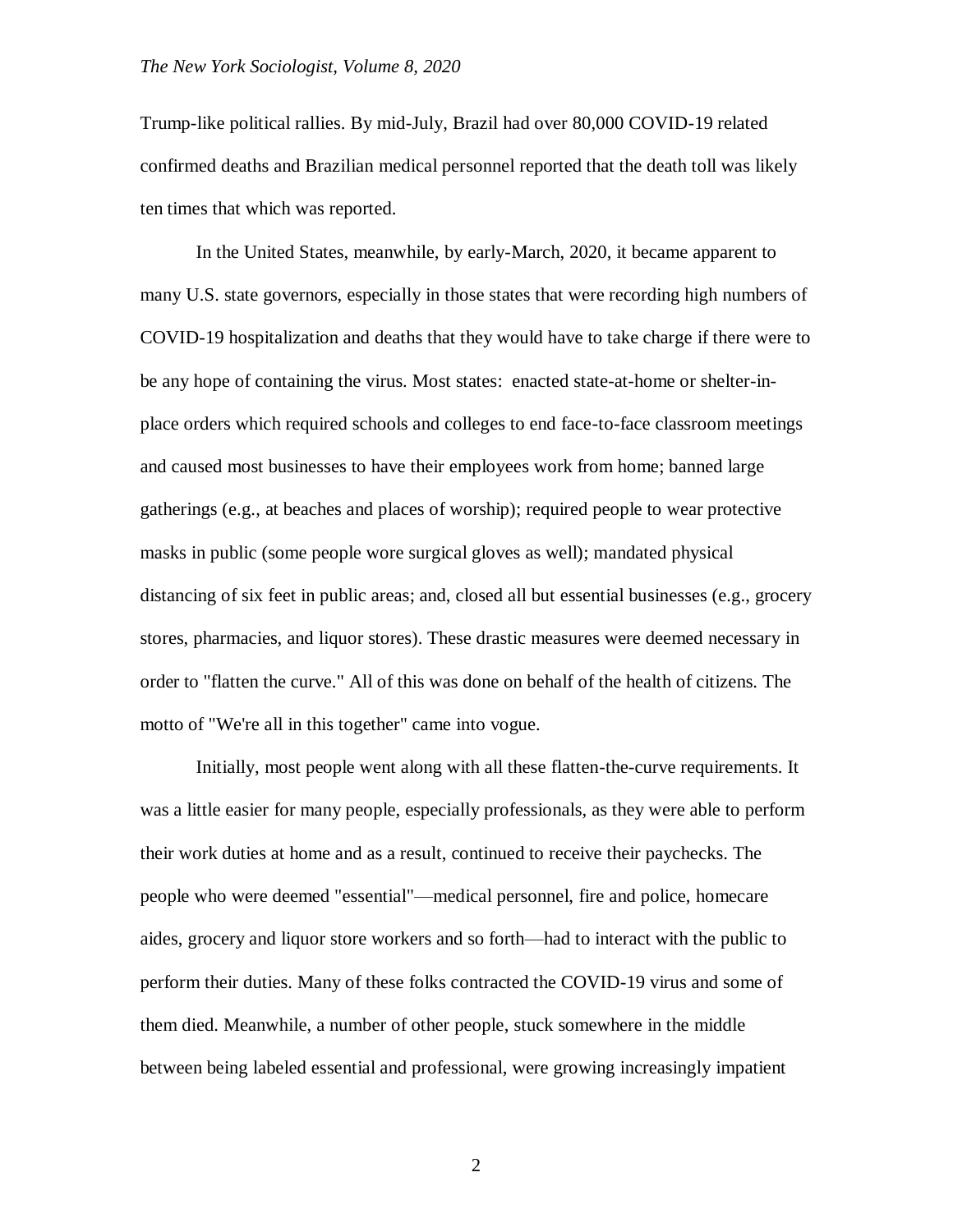## *The New York Sociologist, Volume 8, 2020*

with restrictions being placed on their livelihoods. Many small business owners went bankrupt, and large chain stores were also closing down. In late-March, lawmakers reached a deal on the first \$2-trillion coronavirus stimulus bill—the largest, by far, in U.S. history. The stimulus package was designed to combat the economic fallout from the pandemic, including direct payments to most Americans, business loans and an expansion on employment benefits. While large in scope from a macro prospective, the stimulus package did not placate everyone. People were hurting financially. Some could not make rent payments. Others could not afford food and had to wait in line for hours for handouts at food banks. The stock market collapse cost many people a great portion of their retirement portfolios. In one way or another, everyone was in this together.

Throughout the summer, many protestors went out in public without protective masks and proper social distancing and demanded that states "reopen." The idea of protesting and reopening states for business led to a political divide where suddenly many Republicans refused to wear masks and seemingly, Democrats still wore masks. In many states with Republican governors we saw businesses open up earlier than in states with Democratic-governors and such a move would backfire as the number of COVID cases would increase dramatically throughout the summer in states that opened too soon. It was not just Republican-run states that saw a huge increase in the number of people with the disease as California would surpass New York State as the leading state with confirmed COVID cases by the end of July. President Donald Trump helped to create this divide between economics and the overall health of citizens by refusing to wear a mask and by encouraging protestors to put pressure on the states that did not open fast enough. (Note: Trump did wear a mask in public once in July.) In late-May Trump demanded that all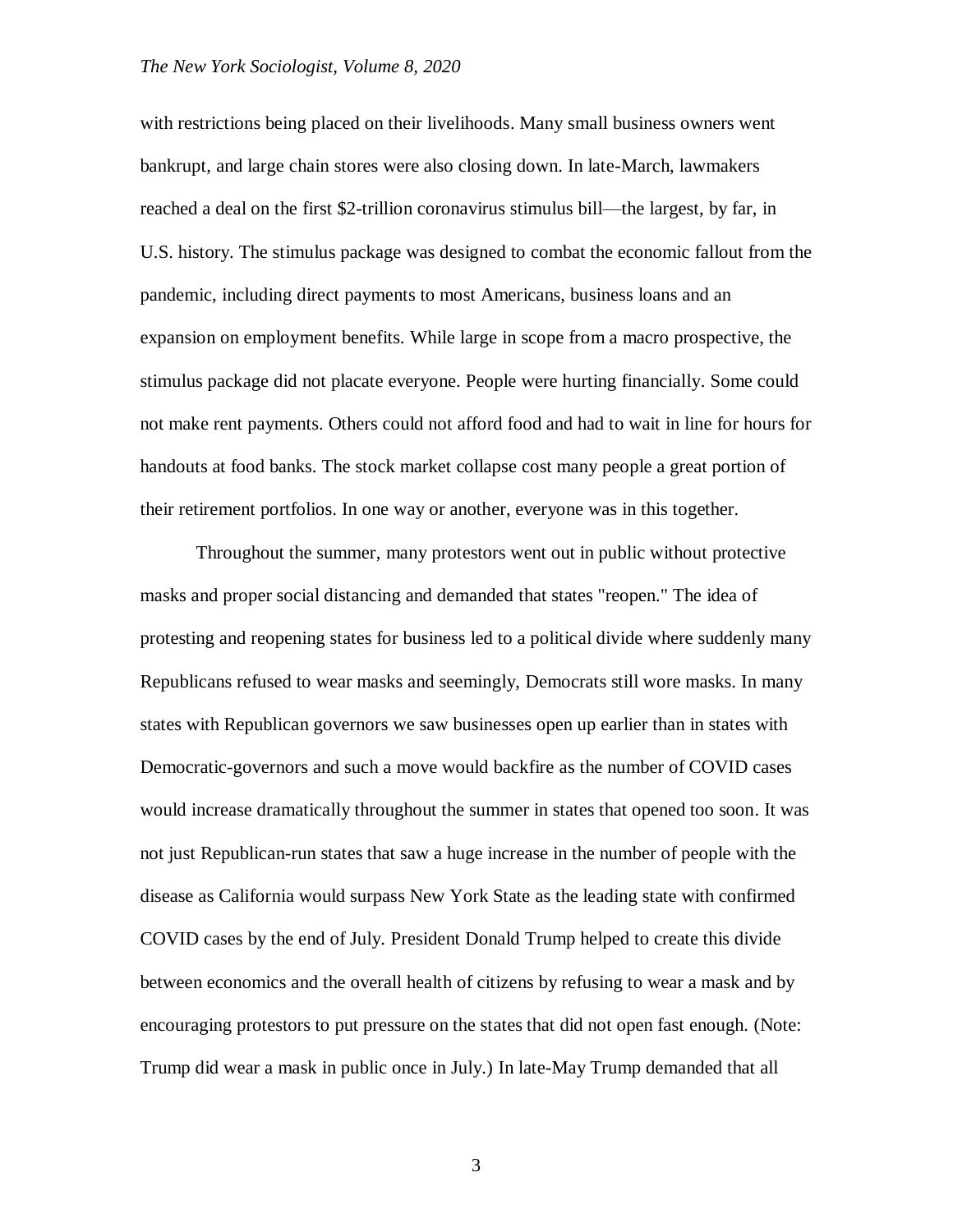## *The New York Sociologist, Volume 8, 2020*

places of worship should open, deeming them essential; but most did not. In late July, Trump demanded that all kids should go back to school for the fall semester; and yet, while the number of infected surged in the United States throughout the summer he still had not mandated that everyone in the U.S. wear a mask while in public. Medical experts, including Dr. Anthony Fauci, the director of the National Institute of Allergy and Infectious Diseases (NIAD), and White House coronavirus advisor, explained that if everyone wore a mask and practiced social distancing for a minimum of twenty days, the disease would be mostly under control. The idea that it would be "mostly" under control is a reference to Fauci's dire warning (July, 2020) that COVID-19 would likely never be completely eradicated.

Where do we go from here? As of this writing, the divide between economic needs and the overall health of citizens is still at a crossroads. In the heat of summer, many people were already stressing about a predicted "second wave" of the COVID-19 virus that would hit at the end of the calendar year and were wondering too about Trump's April prediction that the hot summer months would kill the coronavirus germs. Trump's complete lack of medical and scientific knowledge has let the country down in our fight against this disease. We need real leadership in the White House as we surely do not have it now. This predicted second wave would also coincide with the annual winter flu that spreads across the nation and would likely put nearly everyone's health in jeopardy. Scientists are busy working on a vaccine but will that be enough to stem the tide of an unknown novel disease? And can we trust a president with no leadership skills to save us? Perhaps our best hope is a new president, one that believes in science, following the November presidential election.